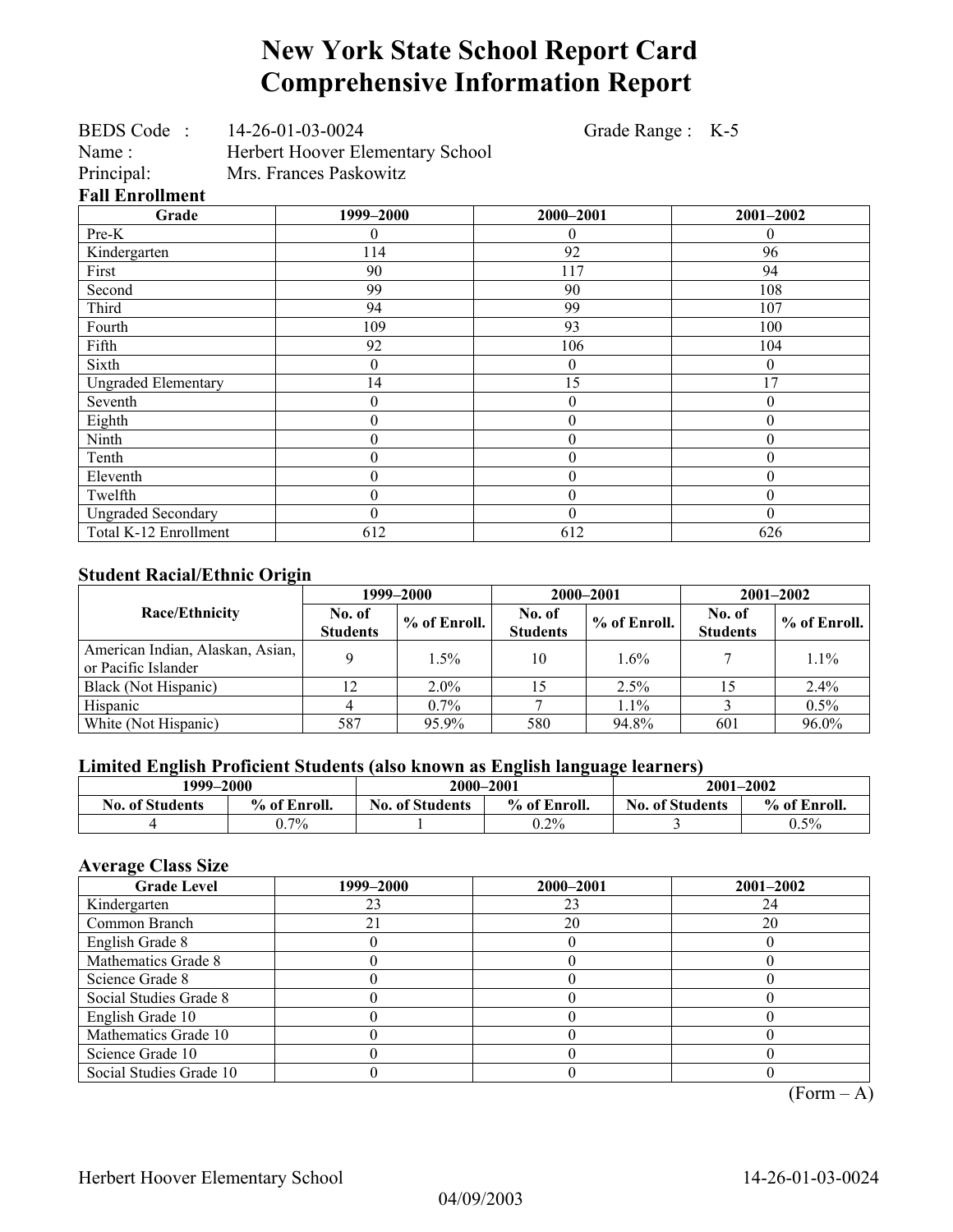### **District Need to Resource Capacity Category**

| <b>N/RC Category</b> | <b>Description</b>                                                                                 |
|----------------------|----------------------------------------------------------------------------------------------------|
|                      | This is a school district with average student needs in relation to<br>district resource capacity. |

### **Similar School Group and Description**

| <b>Similar School Group</b> | <b>Description</b>                                                    |  |  |  |
|-----------------------------|-----------------------------------------------------------------------|--|--|--|
| 14                          | All schools in this group are elementary level schools in school      |  |  |  |
|                             | districts with average student needs in relation to district resource |  |  |  |
|                             | capacity. The schools in this group are in the middle range of        |  |  |  |
|                             | student needs for elementary level schools in these districts.        |  |  |  |

All schools within the same N/RC category are divided into three similar school groups defined by the percentage of students in the school who are eligible for the free-lunch program and/or who are limited English proficient (also known as English language learners).

#### **Attendance and Suspension**

|                               | 1998–1999       |          | 1999–2000       |         | 2000-2001       |         |
|-------------------------------|-----------------|----------|-----------------|---------|-----------------|---------|
|                               | No. of          | $%$ of   | No. of          | $%$ of  | No. of          | $%$ of  |
|                               | <b>Students</b> | Enroll.  | <b>Students</b> | Enroll. | <b>Students</b> | Enroll. |
| <b>Annual Attendance Rate</b> |                 | $96.1\%$ |                 | 95.9%   |                 | 97.9%   |
| <b>Student Suspensions</b>    |                 | $0.4\%$  |                 | $0.0\%$ |                 | $0.0\%$ |

## **Student Socioeconomic and Stability Indicators (Percent of Enrollment)**

|                          | 1999-2000 | 2000-2001 | $2001 - 2002$ |
|--------------------------|-----------|-----------|---------------|
| <b>Free Lunch</b>        | 1.8%      | $14.7\%$  | 12.6%         |
| <b>Reduced Lunch</b>     | $11.6\%$  | $11.4\%$  | 12.6%         |
| <b>Public Assistance</b> | $11-20%$  | $11-20%$  | $21 - 30\%$   |
| <b>Student Stability</b> | 90%       | 79%       | 83%           |

## **Staff Counts**

| <b>Staff</b>                          | $2001 - 2002$ |
|---------------------------------------|---------------|
| <b>Total Teachers</b>                 | 39            |
| <b>Total Other Professional Staff</b> |               |
| <b>Total Paraprofessionals</b>        | ΝA            |
| Teaching out of Certification*        |               |
| Teachers with Temporary Licenses      |               |

\*Teaching out of certification more than on an incidental basis. Teachers with temporary licenses are also counted as teaching out of certification.

 $(Form - B)$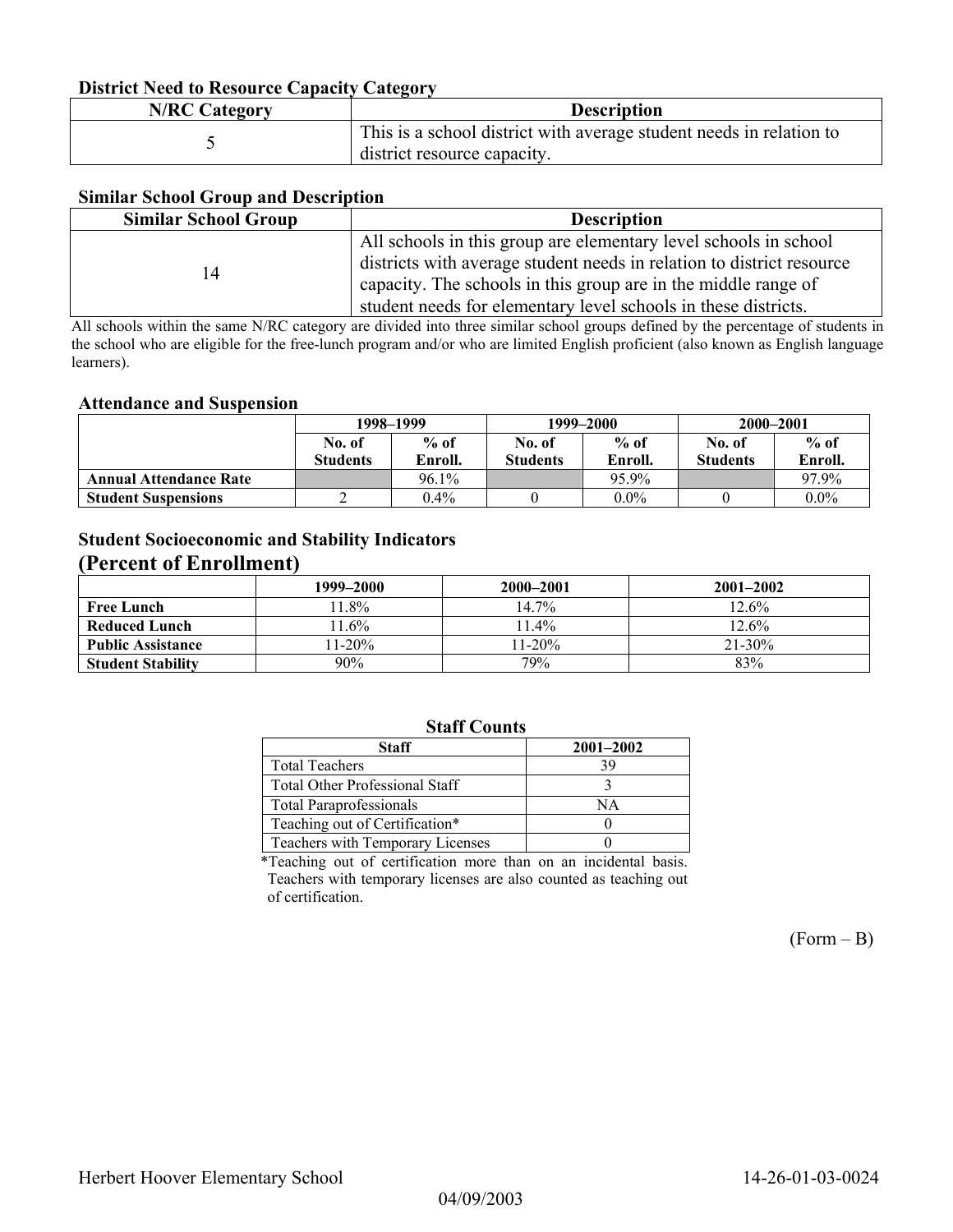# **Second Language Proficiency Examinations**

## **General-Education Students**

| <b>Test</b> | 1999–2000         |           |                   | 2000-2001 | $2001 - 2002$     |           |
|-------------|-------------------|-----------|-------------------|-----------|-------------------|-----------|
|             | <b>No. Tested</b> | % Passing | <b>No. Tested</b> | % Passing | <b>No. Tested</b> | % Passing |
| French      |                   | $0\%$     |                   | $0\%$     |                   | $0\%$     |
| German      |                   | $0\%$     |                   | $0\%$     |                   | $0\%$     |
| Italian     |                   | $0\%$     |                   | 0%        |                   | $0\%$     |
| Latin       |                   | $0\%$     |                   | $0\%$     |                   | $0\%$     |
| Spanish     | 20                | 65%       |                   | 0%        |                   | $0\%$     |

### **Students with Disabilities**

| <b>Test</b> | 1999–2000         |           |                   | 2000-2001 | $2001 - 2002$     |           |
|-------------|-------------------|-----------|-------------------|-----------|-------------------|-----------|
|             | <b>No. Tested</b> | % Passing | <b>No. Tested</b> | % Passing | <b>No. Tested</b> | % Passing |
| French      |                   | $0\%$     |                   | $0\%$     |                   | $0\%$     |
| German      |                   | $0\%$     |                   | $0\%$     |                   | $0\%$     |
| Italian     |                   | $0\%$     |                   | $0\%$     |                   | $0\%$     |
| Latin       |                   | $0\%$     |                   | $0\%$     |                   | $0\%$     |
| Spanish     |                   | $0\%$     |                   | $0\%$     |                   | $0\%$     |

(Form – D)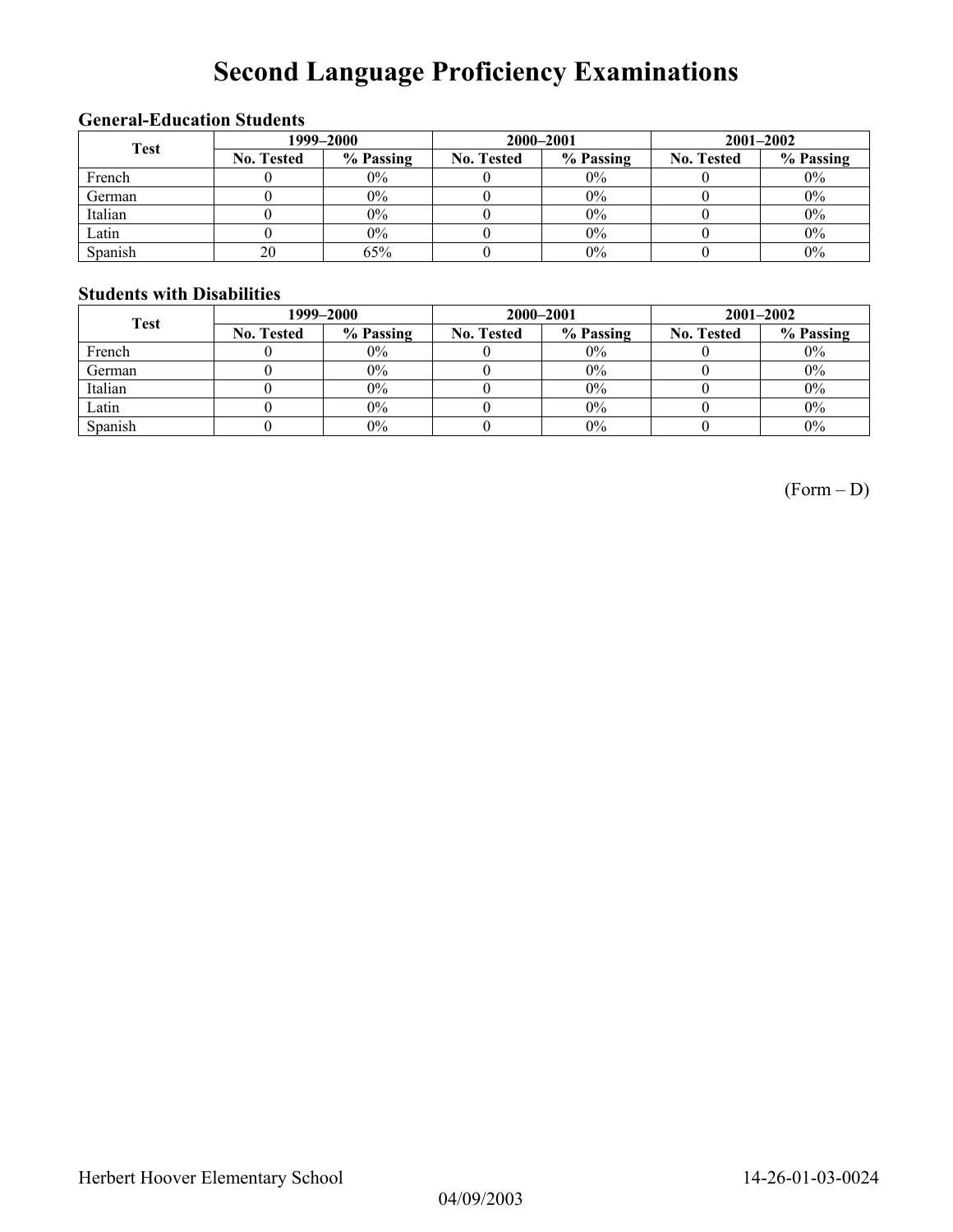# **Introduction to Occupations Examination**

|                                   | 1999–2000         |           | 2000-2001         |           | $2001 - 2002$     |           |
|-----------------------------------|-------------------|-----------|-------------------|-----------|-------------------|-----------|
|                                   | <b>No. Tested</b> | % Passing | <b>No. Tested</b> | % Passing | <b>No. Tested</b> | % Passing |
| <b>General-Education Students</b> |                   | $0\%$     |                   | 0%        |                   | $0\%$     |
| <b>Students with Disabilities</b> |                   | $0\%$     |                   | 0%        |                   | $0\%$     |

On school reports, 1999–2000 and 2000–2001 data are for all students with disabilities enrolled in the school. District reports contain data for all students with disabilities enrolled in the district for the 1999–2000, 2000–2001, and 2001–2002 school years.

# **Elementary-Level Social Studies**

|                 |                                   | <b>Number</b><br><b>Tested</b> | $%$ at<br>Level 1 | $%$ at<br>Level 2 | $%$ at<br>Level 3 | $%$ at<br>Level 4 |
|-----------------|-----------------------------------|--------------------------------|-------------------|-------------------|-------------------|-------------------|
|                 | General-Education Students        | 98                             | $0\%$             | $0\%$             | 59%               | 41%               |
| <b>Nov 2001</b> | <b>Students with Disabilities</b> |                                | $0\%$             | $0\%$             | 100%              | $0\%$             |
|                 | All Students                      |                                | 0%                | $0\%$             | 65%               | 35%               |

## **Middle-Level Social Studies**

|                  |                                   | <b>Number</b><br><b>Tested</b> | $%$ at<br>Level 1 | $%$ at<br>Level 2 | $%$ at<br><b>Level 3</b> | $%$ at<br><b>Level 4</b> |
|------------------|-----------------------------------|--------------------------------|-------------------|-------------------|--------------------------|--------------------------|
|                  | <b>General-Education Students</b> |                                | $0\%$             | 0%                | $0\%$                    | $0\%$                    |
| <b>June 2002</b> | <b>Students with Disabilities</b> |                                | $0\%$             | 0%                | $0\%$                    | $0\%$                    |
|                  | All Students                      |                                | $0\%$             | 0%                | $0\%$                    | 0%                       |

 $(Form - N)$